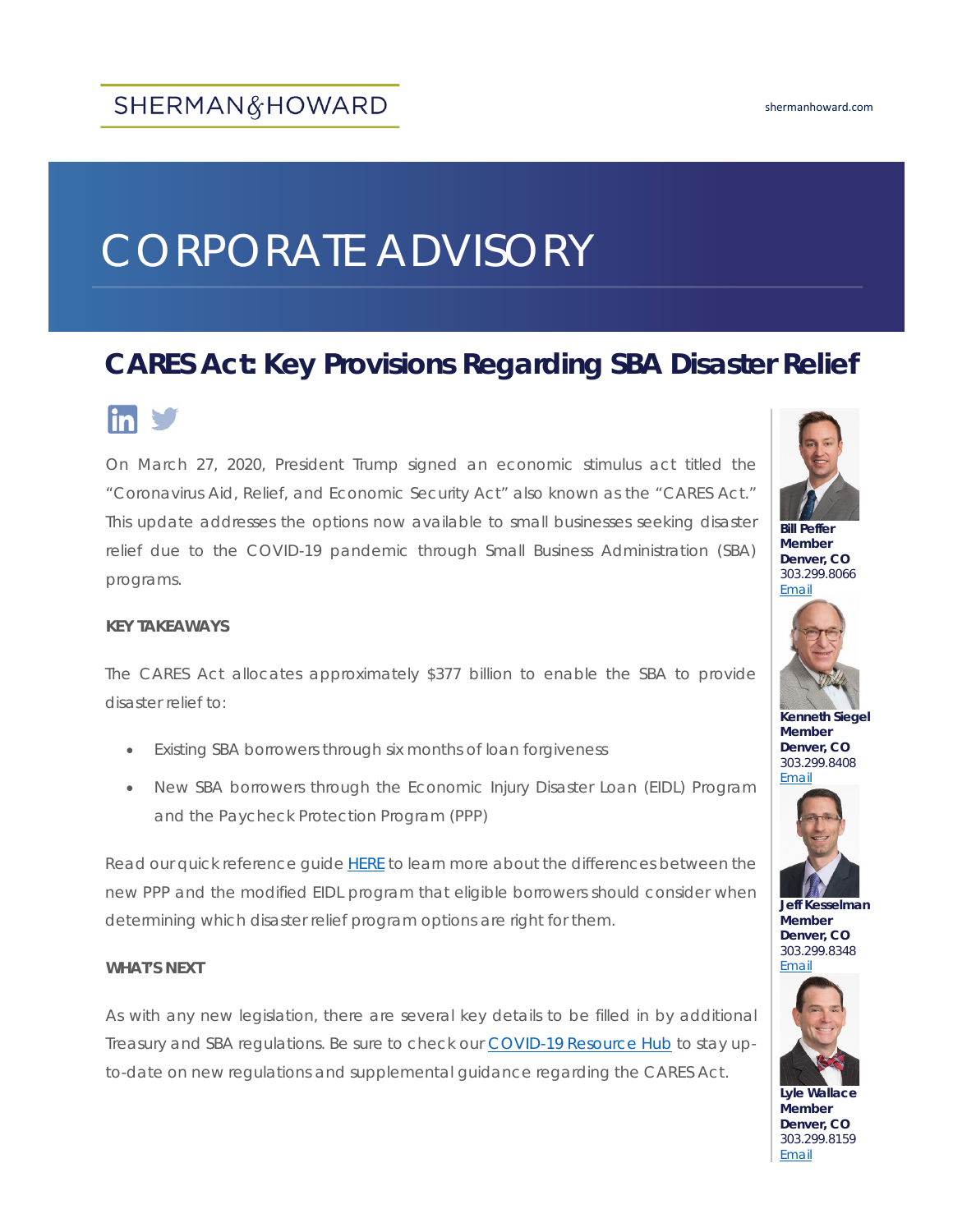#### **SUMMARY**

**Disaster Relief for Existing SBA Borrowers.** The CARES Act includes \$17 billion to provide six months of immediate debt relief to small businesses with existing SBA loans, including the 7(a), 504, Community Advantage, and Microloan programs. Under the CARES Act, the SBA will forgive all loan payments (principal, interest, and fees) for existing SBA borrowers for six months. Current SBA borrowers should reach out to their SBA lenders to coordinate loan relief now.

**Disaster Relief for New SBA Borrowers.** The CARES Act allocates \$349 billion for a new Paycheck Protection Program (PPP) to expand the SBA's existing 7(a) loan program. Under the PPP, small businesses and other eligible entities can receive up to \$10 million in deferred, low-interest loans, with up to eight weeks of loan payment forgiveness if the business retains its employees and maintains salary levels equal to 75% or more of pre-February 15, 2020 levels.

The CARES Act also separately allocates \$10.5 billion to supplement the SBA's Economic Injury Disaster Loan Program (EIDL) by: (i) creating a new Emergency Economic Injury Grant program that provides an EIDL loan applicant with an up-to-\$10,000 grant that the applicant does not have to pay back unless borrowers receive forgiveness under the PPP, in which case the \$10,000 will be credited to the amount forgiven, and (ii) expanding and relaxing restrictions for the existing EIDL program, which provides up to \$2 million in deferred, low-interest loans to small businesses that have suffered economic injury. Borrowers may apply for both the EIDL loans and grants and for the PPP loans if the funds are used for different purposes, and businesses may refinance existing EIDL loans into PPP loans only if the EIDL loans were made before April 3, 2020.

Additionally, the CARES Act authorizes the SBA to provide six months of debt forgiveness to small businesses that apply for traditional SBA loans by September 27, 2020. So businesses that were already planning to borrow under traditional SBA programs (with their borrower restrictions, requirement to show need, and traditional collateral requirements) may still want to do so. Applying for a traditional SBA loan, however, will prohibit borrowers from applying for PPP funds, and for most borrowers the PPP is the better option. The chart [HERE](http://shermanhoward.com/wp-content/uploads/2020/03/Corporate-CARES-ACT-Key-Differences-between-PPP-and-EIDL.pdf) highlights the primary differences between the new PPP and the modified EIDL program that eligible borrowers should consider when determining which disaster relief program options are right for them.

**Paycheck Protection Program Summary.** The CARES Act provides nearly \$350 billion in funding to create the Paycheck Protection Program (PPP). Though the PPP uses the framework of the SBA's existing 7(a) lending program, the PPP substantially reduces the fees and relaxes the eligibility requirements for borrowers. The primary purpose of the PPP is to prevent workers from losing their jobs, and the PPP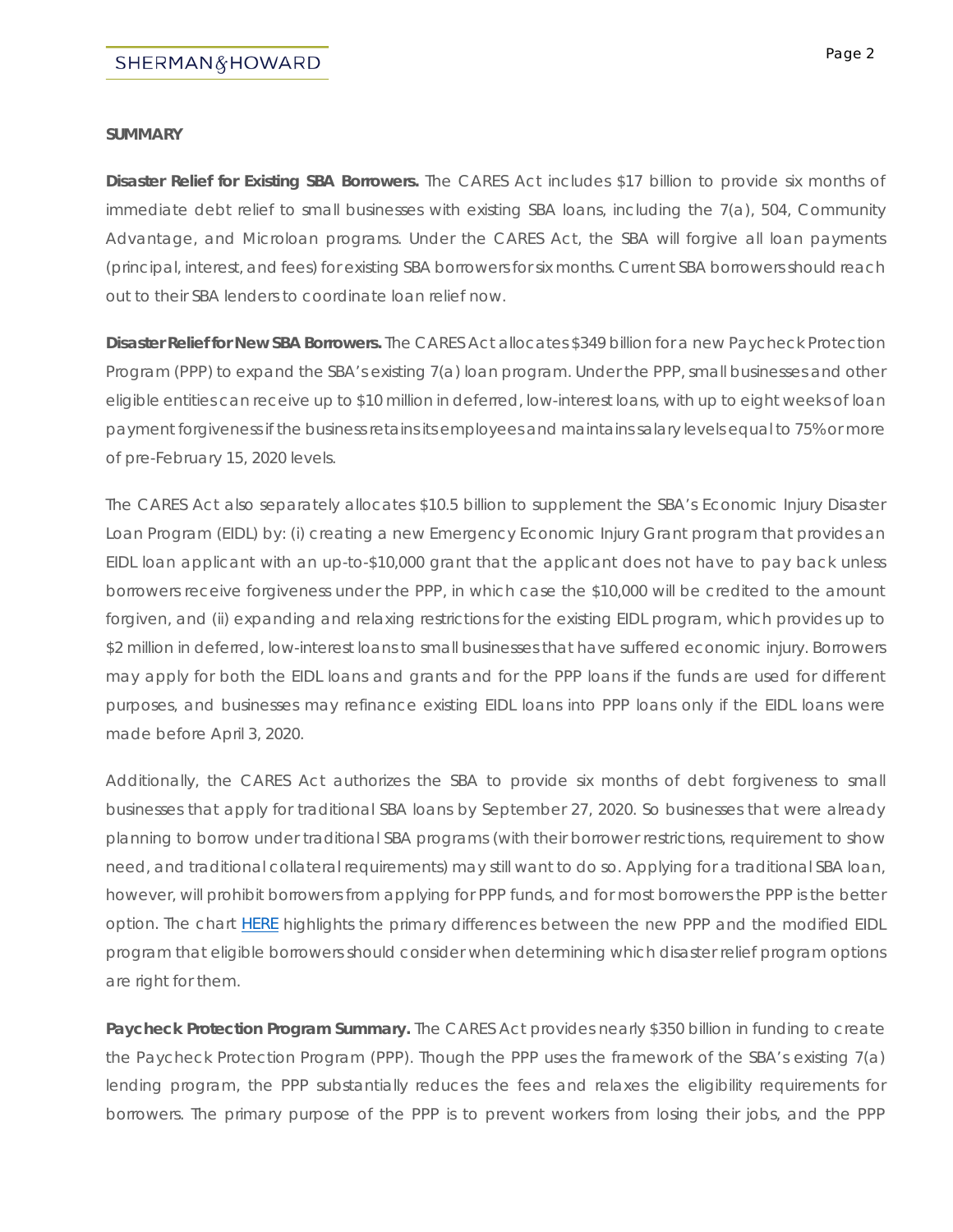accordingly provides a formula under which the loan amount available to a borrower is tied to certain payroll costs previously incurred by that borrower. The PPP represents a substantial expansion of the SBA's lending authority and will be a high-demand product, especially given the lack of collateral or personal guarantees required. Small businesses must apply for PPP loans through a SBA-approved bank or financial institution by June 30, 2020.

*Eligible Borrowers.* All small businesses, 501(c)(3) nonprofit entities, veterans groups, and tribal groups with fewer than 500 employees and other SBA qualified small businesses (using the SBA's size and industry requirements in its "**Table of Size Standards**") that incurred payroll costs on or before February 15, 2020, are eligible. For purposes of determining whether a borrower has fewer than 500 employees, the SBA will include a borrower's affiliates, including subsidiaries and commonly controlled companies. In addition to businesses with less than 500 employees, PPP loans will be available to accommodations and food service businesses with more than one location provided that such businesses employ less than 500 employees per physical location. Affiliation rules also are waived for certain franchisees and businesses that receive financing from SBICs. Unlike with traditional 7(a) loans, a PPP borrower does not need to prove that it is unable to obtain credit elsewhere.

*Maximum Loan Amount*. The PPP loans will equal 2.5 months of the borrowers' average monthly payroll costs, up to a maximum amount of \$10 million. Average payroll costs include salary, wages, and commission, paid leave, benefits, and state and local taxes, plus any payments to employees not in excess of \$100,000 annually. The SBA has issued guidance that average payroll costs should be calculated using the 4/1/19 to 3/31/20 timeframe. Businesses that were not in operation in 2019 should calculate average payroll costs over 1/1/20-2/29/20.

*Term, Interest, and Payments.* While the CARES Act authorized loans of up to 10 years, the SBA has issued preliminary regulations that set the term at two years. Similarly, while the CARES Act capped interest at 4%, preliminary SBA regulations set the interest rate at 1%. Payments of principal and interest can be deferred for six months (though interest will accrue through deferment). There are no prepayment penalties.

*Collateral/Guaranty*. The SBA and affiliated lenders will not require a small business to provide any collateral for the PPP loan, and small-business owners are not required to provide personal guarantees.

*Loan Forgiveness.* One of the biggest advantages of the PPP is that the SBA will forgive all payments of PPP loan proceeds up to an amount equal to eight weeks of such business's expenses on eligible payroll, mortgage interest, rent, and utility payments, and such forgiven indebtedness need not be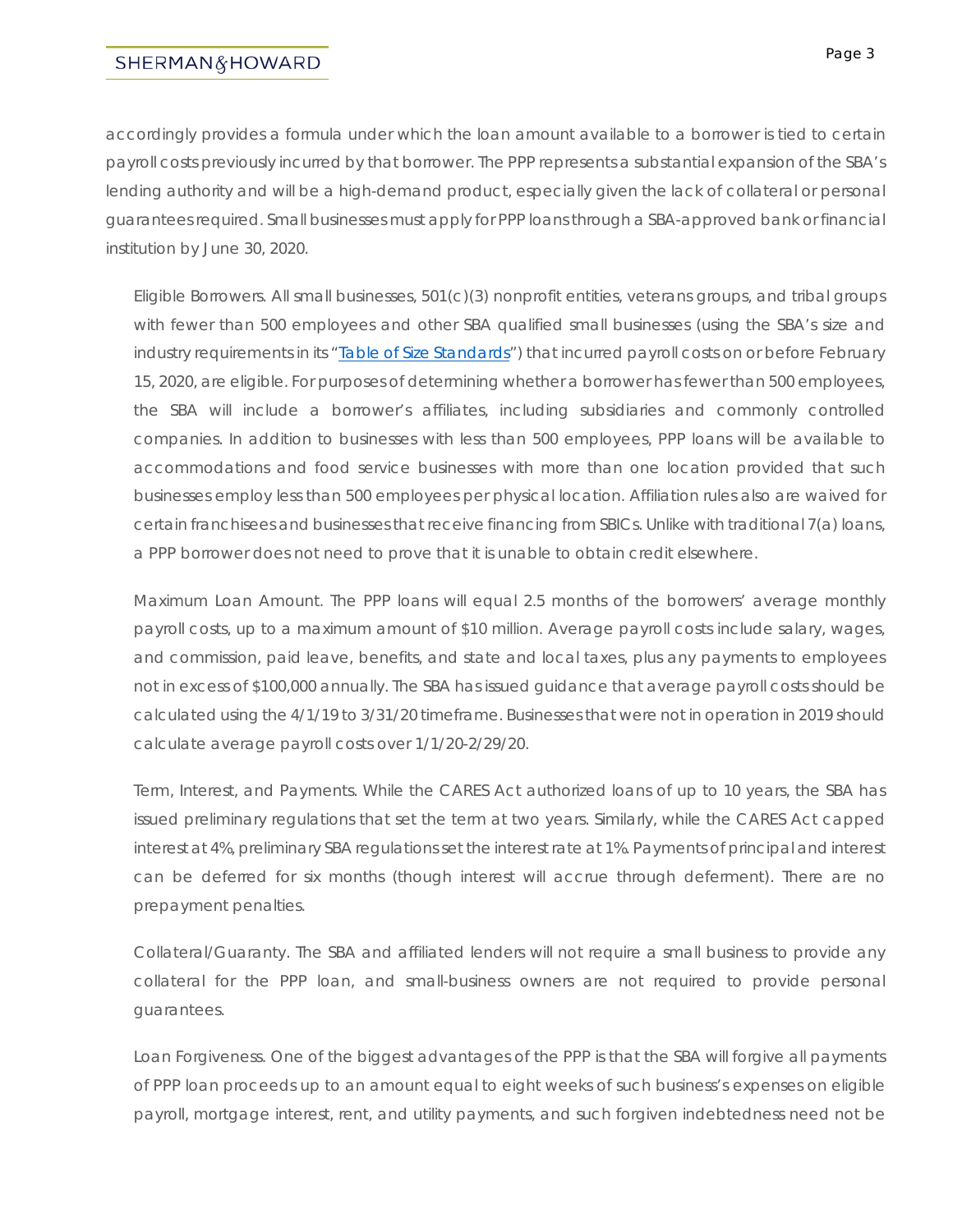# SHERMAN&HOWARD

included on a small business's taxable income. Eligible payroll costs include: salary, wage, commission, or other compensation, payments of cash tips, payments for vacation, parental family, medical, or sick leave, allowance for dismissal, healthcare benefits (including premiums), retirement benefits, and payroll taxes, but exclude compensation to any individual employee in excess of \$100,000/year and compensation to employees with primary residence outside of the United States. The SBA's preliminary regulations state that at least 75% of loan forgiveness costs should be used for payroll costs.

To encourage businesses to retain workers, however, the SBA will reduce the amount of loan forgiveness proportionately if a borrower eliminates employees or reduces payroll by greater than a certain percentage (in most cases 25%), compared to the number of employees and payroll in 2019 or early 2020. Businesses that have already terminated employees or downsized, may avoid the reduction in loan forgiveness by subsequently rehiring employees and eliminating the payroll deductions by June 30, 2020, to pre-February 15, 2020, levels.

*Uses.* The CARES Act authorized PPP funds to be used for the forgivable uses described above AND interest on other debt incurred before February 15, 2020. The current PPP application, however, requires a borrower to certify that it will only use the funds for the forgivable uses.

*Application Process*. Preliminary SBA regulations state that SBA-approved lenders should distribute PPP loans on a first-come, first-served basis. We encourage all eligible borrowers to apply as soon as possible. SBA-approved banks and financial institutions will manage the applications for, and approval of, PPP loans. Normal 7(a) SBA loan fees have been waived, and unlike traditional 7(a) loans, a borrower does not have to show any economic necessity or absence of other available credit to obtain funding. To apply, businesses will need to provide their lender with, among other things, a good-faith written certification that: (i) the uncertainty of the current economic conditions makes the loan request necessary, (ii) PPP funds will be only used to retain workers and to make existing mortgage, rent, and utility payments, and (iii) the borrower does not have an existing 7(a) SBA loan for the same purpose.

*How to Apply*. To apply for the PPP program, reach out to an SBA-approved lender for details on their application process. The SBA's new regulation and new PPP application were released on April 2, 2020, and we're hearing that several lenders will start accepting applications on April 3, 2020, with many accepting applications beginning the week of April 6, 2020.

**Economic Injury Disaster Loan Program Summary.** The CARES Act provides additional funding to allow the SBA to provide businesses up to \$2 million in EIDL loans to be used to pay for disaster expenses,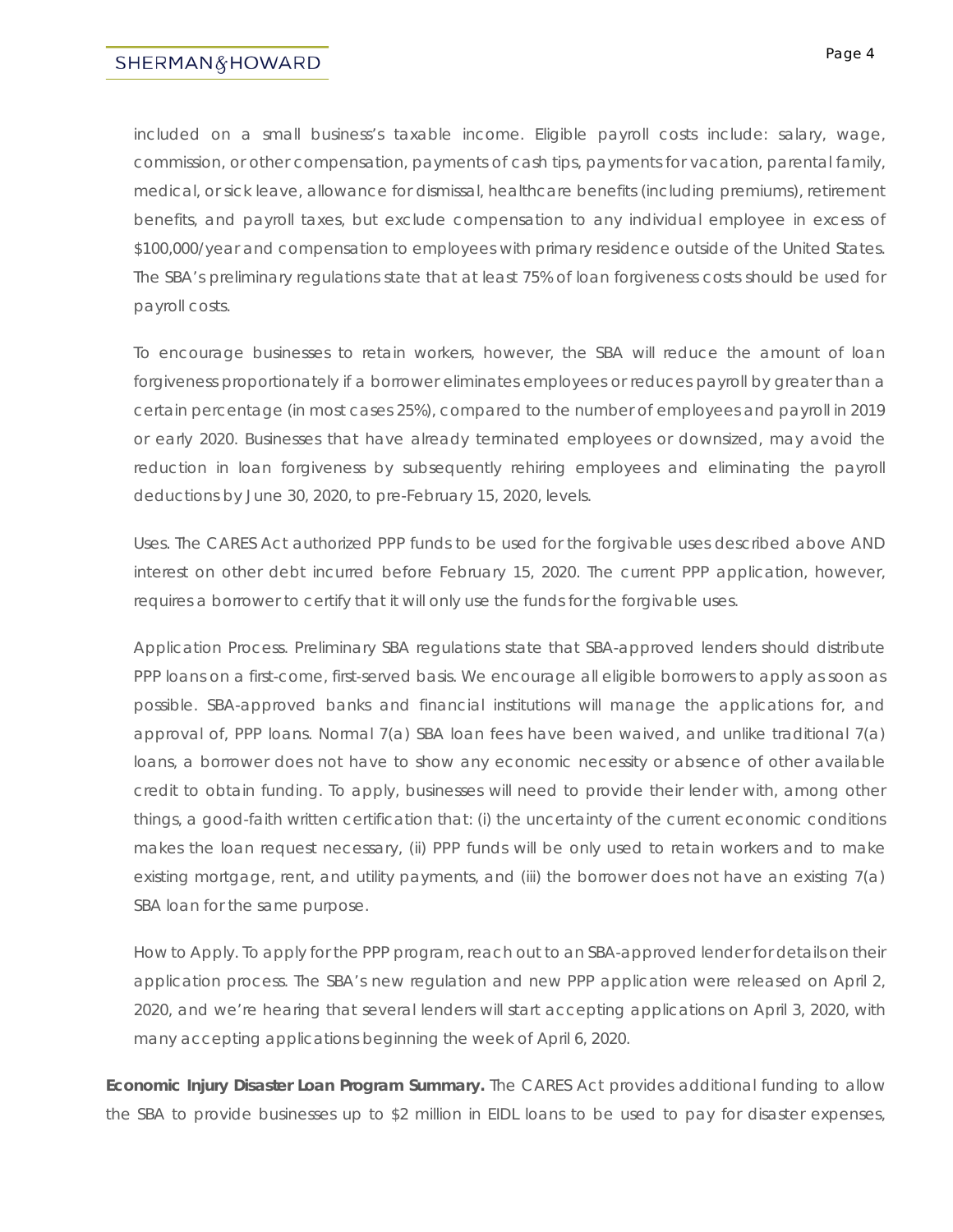# SHERMAN&HOWARD

including payroll and other operating expenses, and expands on who may apply for EIDL funds. The CARES Act has provisions that make it easier for small businesses to obtain EIDLs, but because many EIDLs require borrowers to pledge available collateral and require business owners to provide personal guarantees, small business owners should carefully evaluate whether EIDL loans are right for them before applying.

*Eligible Borrowers.* Only qualified small businesses (using the SBA's size and industry requirements in its ["Table of Size Standards"](https://www.sba.gov/document/support--table-size-standards)), small agricultural cooperatives, sole proprietors, independent contractors, most private nonprofit operations, tribal businesses, and ESOPs with fewer than 500 employees that have demonstrated economic injury from the COVID-19 pandemic may apply for EIDL funds. The CARES Act waives the requirements that (i) borrowers be in business for at least a year, so long as the borrowers were in business before January 31, 2020, and (ii) borrowers prove that they are unable to obtain credit elsewhere.

*Maximum Loan Amount.* EIDL loans provide up to \$2 million for working capital funding for businesses. The SBA will determine the exact amount a business can borrow based on cash-flow projections and demonstrated need.

*Term, Interest, and Payments.* Up to 30 years, with interest rates currently set at 3.75% for businesses and 2.75% for nonprofits. SBA officials have indicated automatic deferral of all principal and interest payments for EIDLs for all of 2020, and deferment is available for up to one year for most borrowers (though interest will accrue during deferment). There are no prepayment penalties.

*Collateral/Guaranty.* Loans greater than \$25,000 will require the pledge of available collateral, and loans greater than \$200,000 will require personal guarantees, from owners of greater than 20% of the business, and potentially pledges of personal assets from business owners if the business's collateral is not sufficient to provide adequate coverage. That said, given the incredible demand for this program and the limited ability of the SBA to review collateral documents, the SBA is waiving or delaying the collateral requirements for many borrowers, especially those that have no unencumbered collateral to pledge.

*EIDL Grants.* One of the biggest changes to the EIDL program made by the CARES Act, is that Congress allocated \$10 billion for SBA to use to provide prompt advance payments or "grants" of up to \$10,000 to small businesses that demonstrate sufficient need in their EIDL applications. Such grants do not need to be repaid, even if the grantee is subsequently denied an EIDL. Preliminary SBA regulations, however, state that if an EIDL grant recipient receives a PPP loan, the \$10,000 grant will be credited against the maximum amount forgivable under the PPP loan. The grants are projected